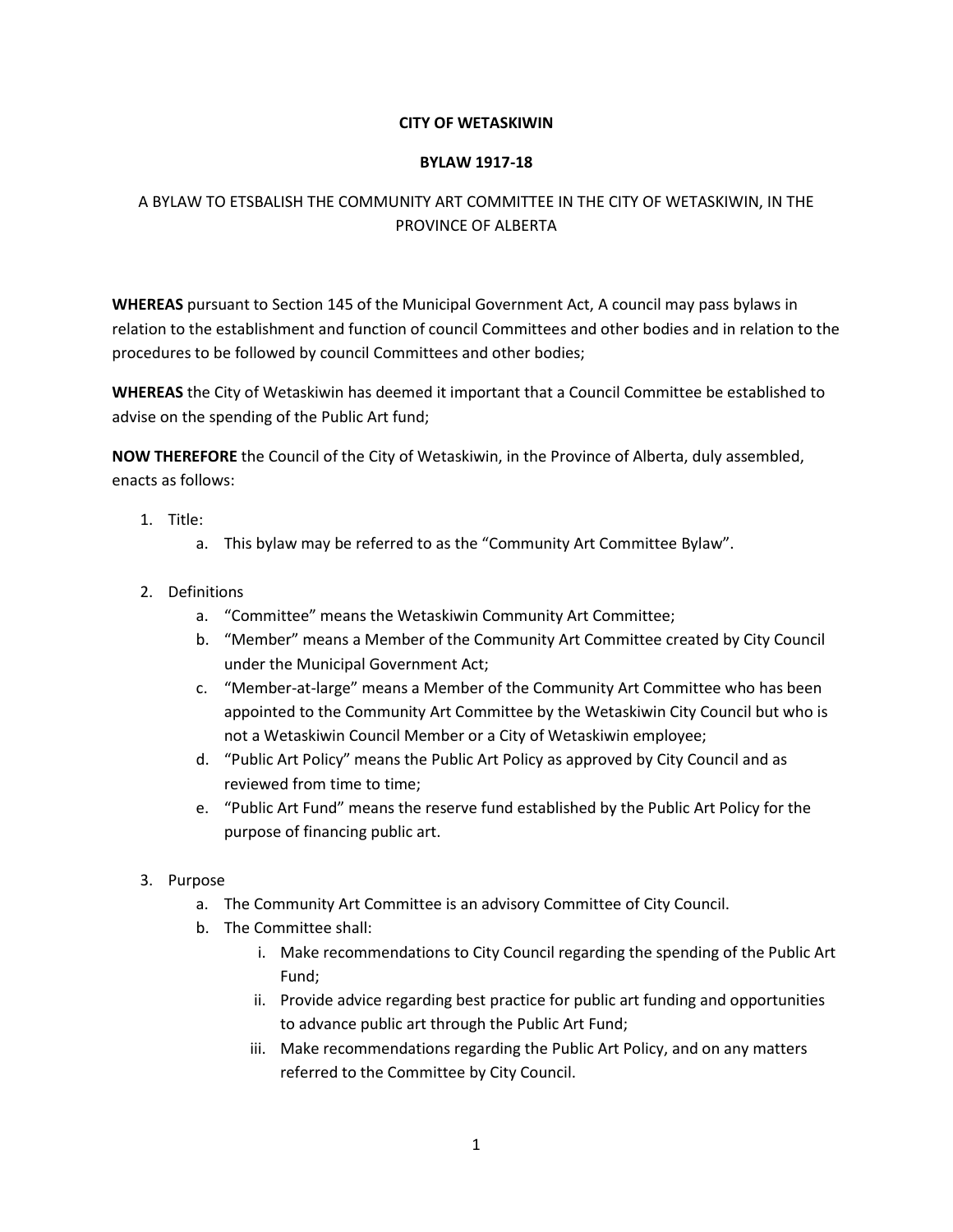- 4. Committee Composition
	- a. The Committee shall consist of up to seven Members and will have the following composition:
		- i. One voting Member of Council;
		- ii. Up to five voting Members-at-large;
		- iii. One non-voting employee of the City of Wetaskiwin.
	- b. Members-at-large must be residents of the City of Wetaskiwin.
	- c. At the first meeting every new calendar year, the Committee shall appoint a Member to be the chair of the Committee:
		- i. The Chair must be a Member-at-large.
- 5. Committee Meetings
	- a. The Committee shall establish its own meeting schedule but shall hold its meeting in a timely way so that it may respond to requests from City Council in a timely manner.
	- b. Quorum shall be of a majority of voting Members.
	- c. The City of Wetaskiwin employee who sits on the Committee shall be responsible for day to day secretarial support for the Committee.
- 6. Terms
	- a. Members shall be appointed by City Council.
		- i. Committee Members-at-large may be appointed for three year terms, after which they may be re-appointed for a second term up to a maximum of six consecutive years as a Committee Member.
		- ii. The Council Member and City of Wetaskiwin employee Member shall be appointed by City Council at the Annual Organizational Meeting.

# 7. Severability

a. If a court of competent jurisdiction should declare any Section or Subsection of this bylaw to be invalid, that section or subsection shall be severed from the remainder of the bylaw, and the remaining provisions of this bylaw shall continue to be valid and enforceable.

# 8. Transition

a. This bylaw shall come into full force and effect upon third and final reading and signature thereof.